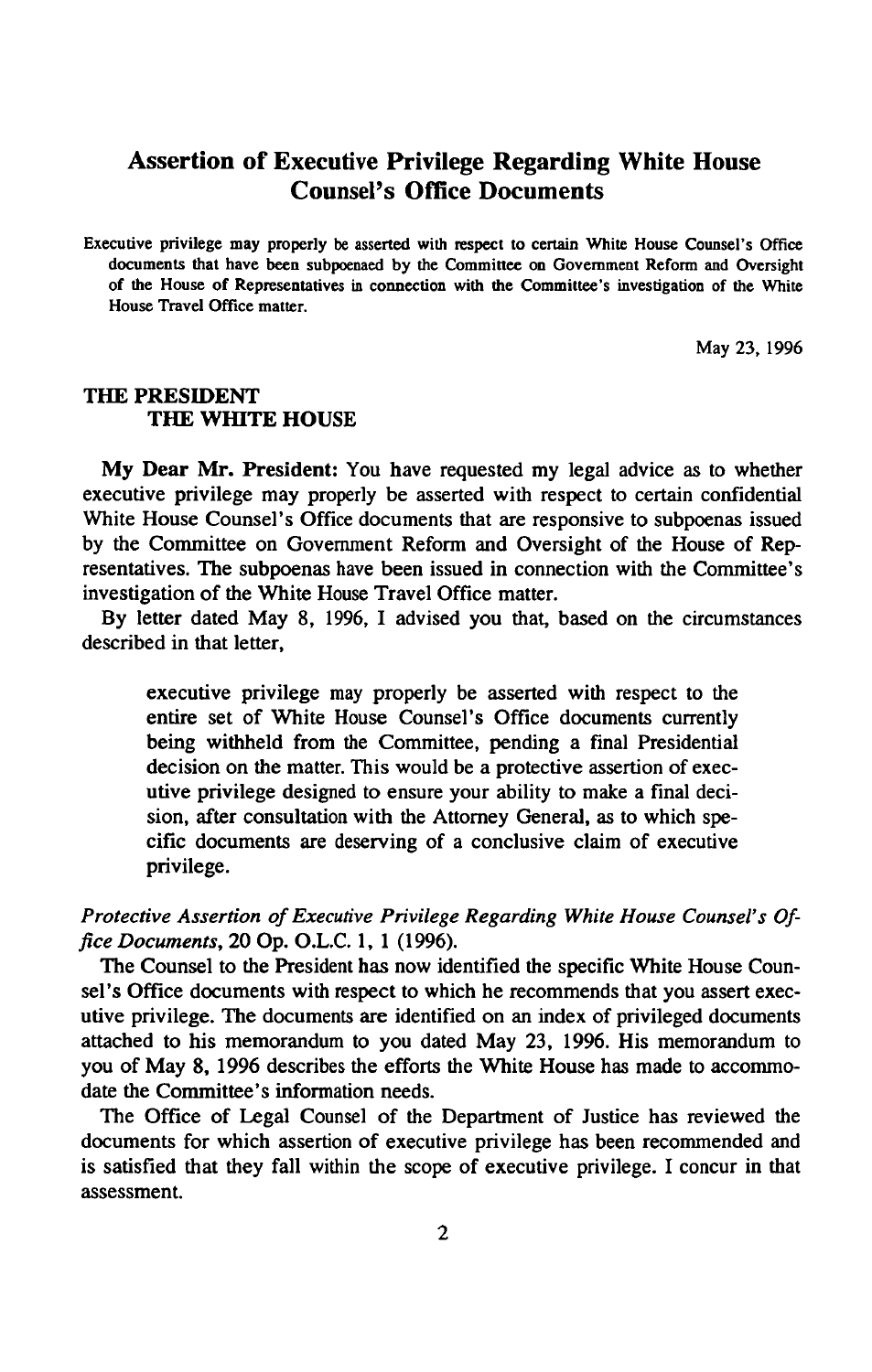The documents are in three categories. Most of the documents are analytical material or other attorney work-product prepared by the White House Counsel's Office in response to the ongoing investigation by the Committee. A second category consists of similar material prepared in connection with the ongoing criminal investigation by Independent Counsel Kenneth Starr. Finally, a small number of documents are analytical documents that do not concern either the Travel Office matter or these investigations, and which were prepared by the White House Counsel's Office in order to provide legal advice within the White House.

The Counsel to the President is appropriately concerned that the Committee's demand raises significant separation of powers concerns and that compliance with it beyond the accommodations already reached with the Committee would compromise the ability of his Office to advise and assist the President in connection with the pending Committee and Independent Counsel investigations. It would also have a chilling effect on the Office's discharge of its responsibilities in future congressional investigations, and in all of its other areas of responsibility. I agree that the ability of the White House Counsel's Office to serve the President would be significantly impaired if the confidentiality of its communications and workproduct is not protected, especially where the confidential documents are prepared in order to assist the President and his staff in responding to an investigation by the entity seeking the documents. Impairing the ability of the Counsel's Office to perform its important functions for the President would in turn impair the ability of you and future Presidents to carry out your constitutional responsibilities.

The Supreme Court has expressly (and unanimously) recognized that the Constitution gives the President the power to protect the confidentiality of White House communications. This power is rooted in the "need for protection of communications between high Government officials and those who advise and assist them in the performance of their manifold duties." *United States* v. *Nixon,* 418 U.S. 683, 705 (1974). " A President and those who assist him must be free to explore alternatives in the process of shaping policies and making decisions and to do so in a way many would be unwilling to express except privately." *Id.* at 708. Executive privilege applies to these White House Counsel's Office documents because of their deliberative nature, and because they fall within the scope of the attomey-client privilege and the work-product doctrine, *see Upjohn Co. v. United States,* 449 U.S. 383 (1981); *Hickman* v. *Taylor,* 329 U.S. 495 (1947). Both the attomey-client privilege and the work-product doctrine are subsumed under executive privilege. *See Response to Congressional Requests for Information Regarding Decisions made Under the Independent Counsel Act,* 10 Op. O.L.C. 68, 78 & n.17 (1986); *Confidentiality of the Attorney General's Communications in Counseling the President,* 6 Op. O.L.C. 481, 490 & n.17, 494 & n.24 (1982).

Under controlling case law, in order to justify a demand for confidential White House documents, a committee is required to demonstrate that the information